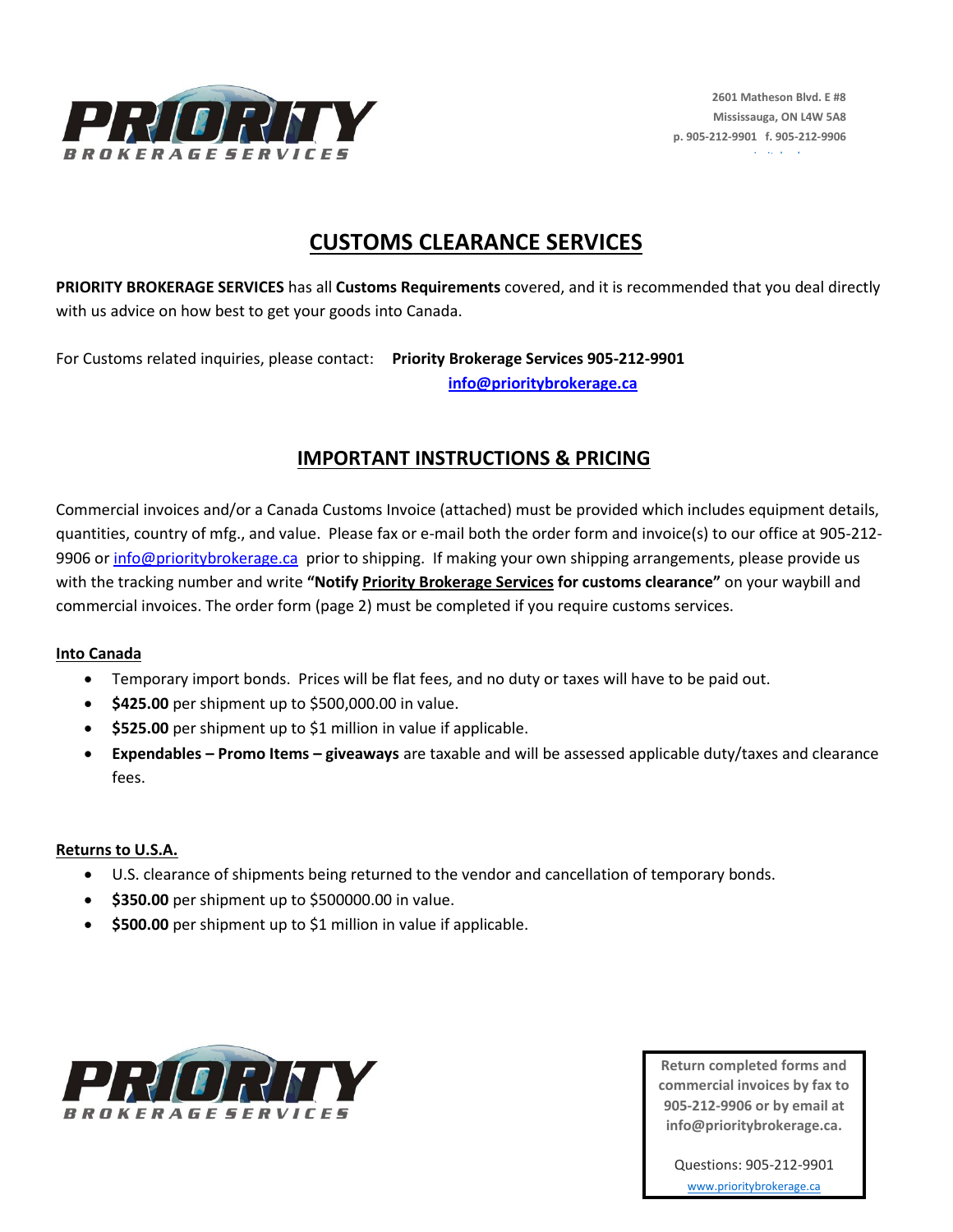## **ORDER FORM**

We wish to use Priority Brokerage Services for: **(please check applicable services)**

- $\Box$  Transportation to Canada (complete section 1)
- $\Box$  Customs Clearance (complete section 1a)
- $\Box$  Transportation back to U.S.A. (complete section 2)
- □ U.S. return clearance (complete section 2a)

I authorize Priority Brokerage Services to proceed with the customs clearance and / or transportation services of our goods and services. Form completed by:

| <b>Section 1 - Exhibitor and Shipment Information</b>                            |  |
|----------------------------------------------------------------------------------|--|
|                                                                                  |  |
|                                                                                  |  |
|                                                                                  |  |
|                                                                                  |  |
|                                                                                  |  |
|                                                                                  |  |
| Number of Cartons / Crates/Pallets (please specify) ____________________________ |  |
| Weight: $\Box$ $\Box$ pounds $\Box$ kilograms                                    |  |
|                                                                                  |  |

## **Section 1 (a)–Shipment Tracking Info. (provide if shipping arrangements already made)**

Shipment waybill or tracking number: \_\_\_\_\_\_\_\_\_\_\_\_\_\_\_\_\_\_\_\_\_\_\_\_\_\_\_\_\_\_\_\_\_\_\_\_\_\_\_\_\_\_\_\_\_\_\_\_\_\_\_\_\_\_\_\_\_\_\_\_\_\_\_\_\_\_

Carrier: \_\_\_\_\_\_\_\_\_\_\_\_\_\_\_\_\_\_\_\_\_\_\_\_\_\_\_\_\_\_\_\_\_\_\_\_\_\_\_\_\_\_\_\_\_\_\_\_\_\_\_\_\_\_\_\_\_\_\_\_\_\_\_\_\_\_\_\_\_\_\_\_\_\_\_\_\_\_\_\_\_\_\_\_\_\_\_\_\_\_\_

*\*\*Please do not ship via post or parcel courier – we will not be responsible for timely delivery\*\*.*



**Return completed forms and commercial invoices by fax to 905-212-9906 or by email at info@prioritybrokerage.ca.**

Questions: 905-212-9901 [www.prioritybrokerage.ca](http://www.prioritybrokerage.ca/)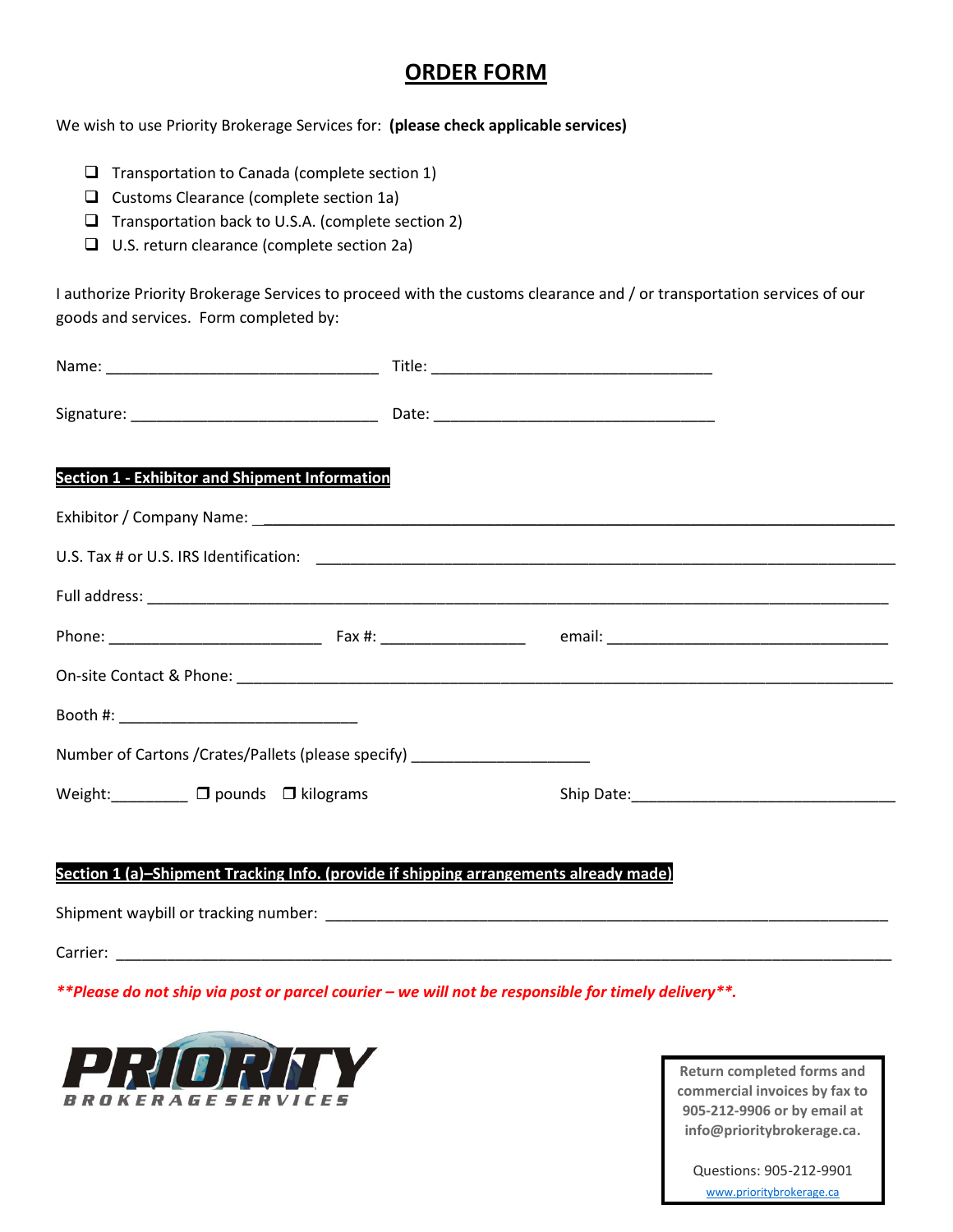### **Section 2 - Return Shipment Consignment Information**

|                  |               |        | State: _____________________ | Zip: ________________ |  |
|------------------|---------------|--------|------------------------------|-----------------------|--|
|                  |               |        |                              |                       |  |
|                  |               |        |                              |                       |  |
| Ship Via: $\Box$ | Truck freight | $\Box$ | Air Freight Service          |                       |  |

#### **Section 2a – US Return Clearance**

Please execute return clearance and temporary import cancellation.

Name: \_\_\_\_\_\_\_\_\_\_\_\_\_\_\_\_\_\_\_\_\_\_\_\_\_\_\_ Signature: \_\_\_\_\_\_\_\_\_\_\_\_\_\_\_\_\_\_\_\_\_\_\_\_\_\_\_\_\_\_\_\_\_\_\_\_\_

**\*\****Please note – exhibitors arranging their own shipping back to the US are responsible for cancellation of temporary imports. Duty, taxes and fines will apply to temporary imports left open\*\*.*

### **Section 3 - Terms of Payment (must be completed)**

Methods of payment are:

- $\Box$  bank wire transfer (contact  $\frac{info@prioritybroken}{def}$ .ca for banking details)
- $\Box$  cash or company check payable to Priority Brokerage Services.
- □ Visa/MC or Amex (form attached)

*\*\*Invoices will be issued upon receipt of this form. Payment is required prior to the start of the event\*\*.*

|                                  | Section 4 - Invoicing/Statement Information (complete only if different than above in section 1) |                         |
|----------------------------------|--------------------------------------------------------------------------------------------------|-------------------------|
|                                  |                                                                                                  |                         |
|                                  |                                                                                                  |                         |
|                                  | Province/State:                                                                                  | Postal/Zip: ___________ |
| Name: __________________________ | Tel: ________________________                                                                    |                         |
|                                  |                                                                                                  |                         |

## **RETURN FORMS BY FAX 905-212-9906 or by email at [info@prioritybrokerage.ca](mailto:info@prioritybrokerage.ca)**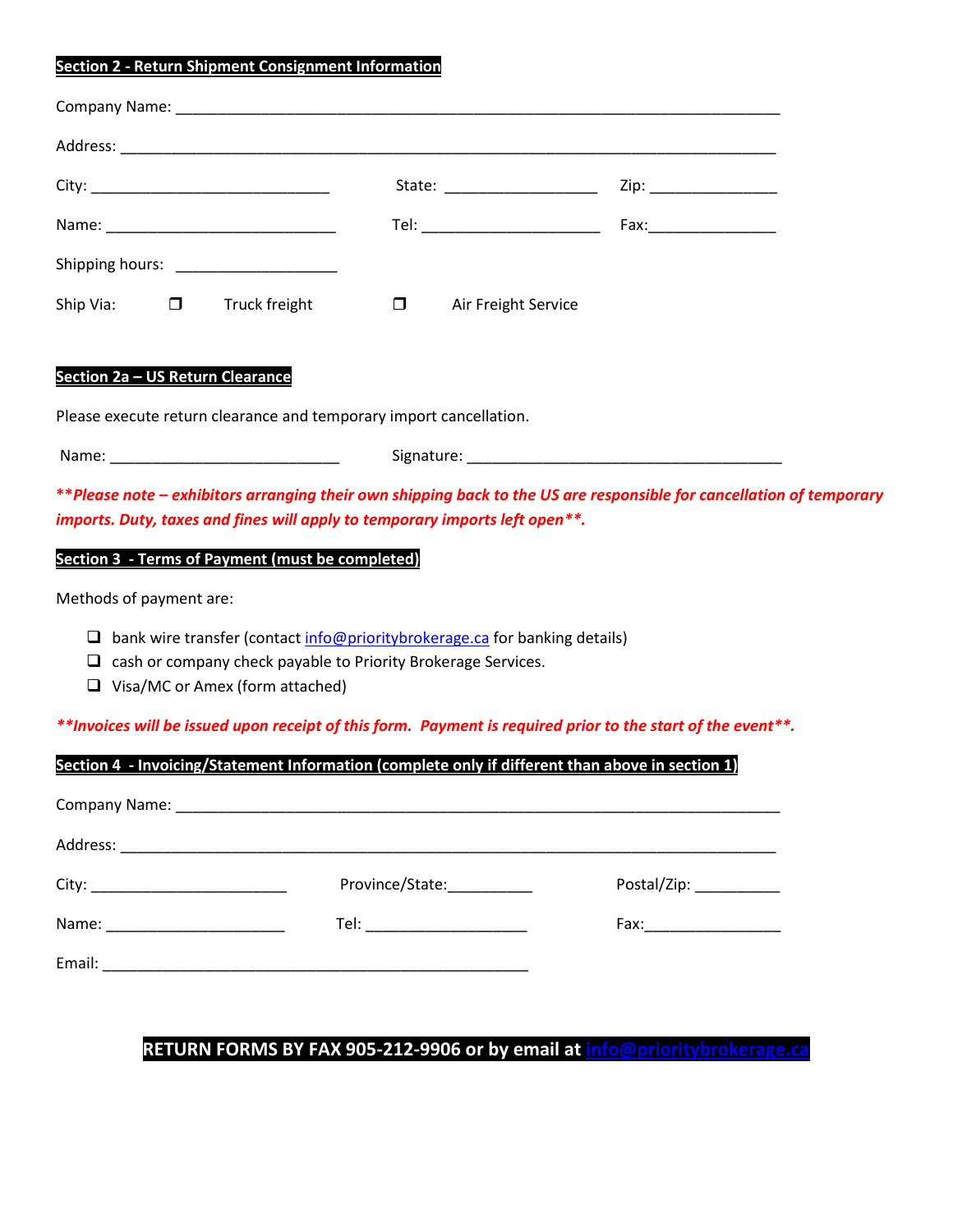| Canada Border<br>Agence des services<br>Services Agency frontaliers du Canada                                                                                                                                                                                                                                                                                                                                                                                            | <b>CANADA CUSTOMS INVOICE</b><br><b>FACTURE DES DOUANES CANADIENNES</b>                                                                                                                                  |                                                                                   |                                                                                                                                                  |                            |                                                                                                                                                                                                    | Page<br>of<br>de                                                                                                                            |
|--------------------------------------------------------------------------------------------------------------------------------------------------------------------------------------------------------------------------------------------------------------------------------------------------------------------------------------------------------------------------------------------------------------------------------------------------------------------------|----------------------------------------------------------------------------------------------------------------------------------------------------------------------------------------------------------|-----------------------------------------------------------------------------------|--------------------------------------------------------------------------------------------------------------------------------------------------|----------------------------|----------------------------------------------------------------------------------------------------------------------------------------------------------------------------------------------------|---------------------------------------------------------------------------------------------------------------------------------------------|
| 1. Vendor (name and address) - Vendeur (nom et adresse)                                                                                                                                                                                                                                                                                                                                                                                                                  |                                                                                                                                                                                                          |                                                                                   |                                                                                                                                                  |                            | 2. Date of direct shipment to Canada - Date d'expédition directe vers le Canada                                                                                                                    |                                                                                                                                             |
|                                                                                                                                                                                                                                                                                                                                                                                                                                                                          |                                                                                                                                                                                                          |                                                                                   |                                                                                                                                                  |                            | yyyy/mm/dd                                                                                                                                                                                         |                                                                                                                                             |
|                                                                                                                                                                                                                                                                                                                                                                                                                                                                          |                                                                                                                                                                                                          | з.                                                                                | Other references (include purchaser's order No.)                                                                                                 |                            | Autres références (inclure le n° de commande de l'acheteur)                                                                                                                                        |                                                                                                                                             |
| 4. Consignee (name and address) - Destinataire (nom et adresse)                                                                                                                                                                                                                                                                                                                                                                                                          |                                                                                                                                                                                                          |                                                                                   | 5. Purchaser's name and address (if other than consignee)                                                                                        |                            |                                                                                                                                                                                                    |                                                                                                                                             |
|                                                                                                                                                                                                                                                                                                                                                                                                                                                                          |                                                                                                                                                                                                          |                                                                                   |                                                                                                                                                  |                            |                                                                                                                                                                                                    |                                                                                                                                             |
|                                                                                                                                                                                                                                                                                                                                                                                                                                                                          |                                                                                                                                                                                                          | 6. Country of transhipment - Pays de transbordement<br>Country of origin of goods |                                                                                                                                                  |                            | IF SHIPMENT INCLUDES GOODS OF DIFFERENT ORIGINS                                                                                                                                                    |                                                                                                                                             |
|                                                                                                                                                                                                                                                                                                                                                                                                                                                                          |                                                                                                                                                                                                          |                                                                                   |                                                                                                                                                  |                            |                                                                                                                                                                                                    | ENTER ORIGINS AGAINST ITEMS IN 12.<br>81 L'EXPÉDITION COMPREND DES MARCHANDISES D'ORIGINES<br>DIFFÉRENTE I, PRÉCISEZ LEUR PROVENANCE EN 12. |
| Transportation: Give mode and place of direct shipment to Canada<br>8.<br>Transport : Précisez mode et point d'expédition directe vers le Canada                                                                                                                                                                                                                                                                                                                         |                                                                                                                                                                                                          | 9.                                                                                | Conditions of sale and terms of payment<br>(i.e. sale, consignment shipment, leased goods, etc.)<br>Conditions de vente et modalités de paiement |                            | (p. ex. vente, expédition en consignation, location de marchandises, etc.)                                                                                                                         |                                                                                                                                             |
|                                                                                                                                                                                                                                                                                                                                                                                                                                                                          |                                                                                                                                                                                                          |                                                                                   | 10. Currency of settlement - Devises du paiement                                                                                                 |                            |                                                                                                                                                                                                    |                                                                                                                                             |
| 12. Specification of commodities (kind of packages, marks and numbers, general<br>11.                                                                                                                                                                                                                                                                                                                                                                                    |                                                                                                                                                                                                          |                                                                                   | 13.<br>Quantity                                                                                                                                  |                            |                                                                                                                                                                                                    | Selling price - Prix de vente                                                                                                               |
| description and characteristics, i.e., grade, quality)<br>Number of<br>Désignation des articles (nature des colis, marques et numéros, description générale<br>packages<br>et caractéristiques, p. ex. classe, qualité)                                                                                                                                                                                                                                                  |                                                                                                                                                                                                          |                                                                                   | (state unit)<br>Quantité<br>(précisez l'unité)                                                                                                   |                            | Unit price<br>14.<br>Prix unitaire                                                                                                                                                                 | 15.<br>Total                                                                                                                                |
|                                                                                                                                                                                                                                                                                                                                                                                                                                                                          |                                                                                                                                                                                                          |                                                                                   |                                                                                                                                                  |                            |                                                                                                                                                                                                    |                                                                                                                                             |
|                                                                                                                                                                                                                                                                                                                                                                                                                                                                          |                                                                                                                                                                                                          |                                                                                   |                                                                                                                                                  |                            |                                                                                                                                                                                                    |                                                                                                                                             |
|                                                                                                                                                                                                                                                                                                                                                                                                                                                                          |                                                                                                                                                                                                          |                                                                                   | 16.                                                                                                                                              |                            |                                                                                                                                                                                                    | 17. Invoice total                                                                                                                           |
| Si tout renseignement relativement aux zones 1 à 17 figure sur une ou des factures                                                                                                                                                                                                                                                                                                                                                                                       |                                                                                                                                                                                                          |                                                                                   | Net                                                                                                                                              | Total weight - Poids total | Grass - Brut                                                                                                                                                                                       | Total de la facture                                                                                                                         |
| Commercial Invoice No. / N° de la facture commerciale                                                                                                                                                                                                                                                                                                                                                                                                                    |                                                                                                                                                                                                          |                                                                                   |                                                                                                                                                  |                            |                                                                                                                                                                                                    |                                                                                                                                             |
| Nom et adresse de l'exportateur (s'il diffère du vendeur)                                                                                                                                                                                                                                                                                                                                                                                                                |                                                                                                                                                                                                          |                                                                                   |                                                                                                                                                  |                            | 20. Originator (name and address) - Expéditeur d'origine (nom et adresse)                                                                                                                          |                                                                                                                                             |
|                                                                                                                                                                                                                                                                                                                                                                                                                                                                          |                                                                                                                                                                                                          | 22.                                                                               | If fields 23 to 25 are not applicable, check this box<br>Si les zones 23 à 25 sont sans objet, cochez cette case                                 |                            |                                                                                                                                                                                                    |                                                                                                                                             |
| Si compris dans le total à la zone 17, précisez :                                                                                                                                                                                                                                                                                                                                                                                                                        | 24. If not included in field 17 indicate amount:<br>Si non compris dans le total à la zone 17, précisez :                                                                                                |                                                                                   |                                                                                                                                                  |                            | 25. Check (if applicable):<br>Cochez (s'il y a lieu) :                                                                                                                                             |                                                                                                                                             |
| (i) Transportation charges, expenses and insurance<br>from the place of direct shipment to Canada.<br>Les frais de transport, dépenses et assurances<br>à partir du point d'expédition directe vers le Canada                                                                                                                                                                                                                                                            | (i) Transportation charges, expenses and insurance.<br>to the place of direct shipment to Canada<br>Les frais de transport, dépenses et assurances<br>jusqu'au point d'expédition directe vers le Canada |                                                                                   |                                                                                                                                                  |                            | (i) Royalty payments or subsequent proceeds are<br>paid or payable by the purchaser<br>Des redevances ou produits ont été ou seront<br>versés par l'acheteur                                       |                                                                                                                                             |
| 18. If any of fields 1 to 17 are included on an attached commercial invoice, check this box<br>19. Exporter's name and address (if other than vendor).<br>21. CCRA ruling (if applicable) - Décision de l'Agence (s'il y a lieu)<br>23. If included in field 17 indicate amount:<br>(ii) Costs for construction, erection and assembly<br>incurred after importation into Canada<br>Les coûts de construction, d'érection et<br>d'assemblage après importation au Canada | (ii) Amounts for commissions other than buying<br>commissions<br>Les commissions autres que celles versées<br>pour l'achat                                                                               |                                                                                   |                                                                                                                                                  |                            | (ii) The purchaser has supplied goods or services<br>for use in the production of these goods<br>L'acheteur a fourni des marchandises ou des<br>services pour la production de ces<br>marchandises |                                                                                                                                             |